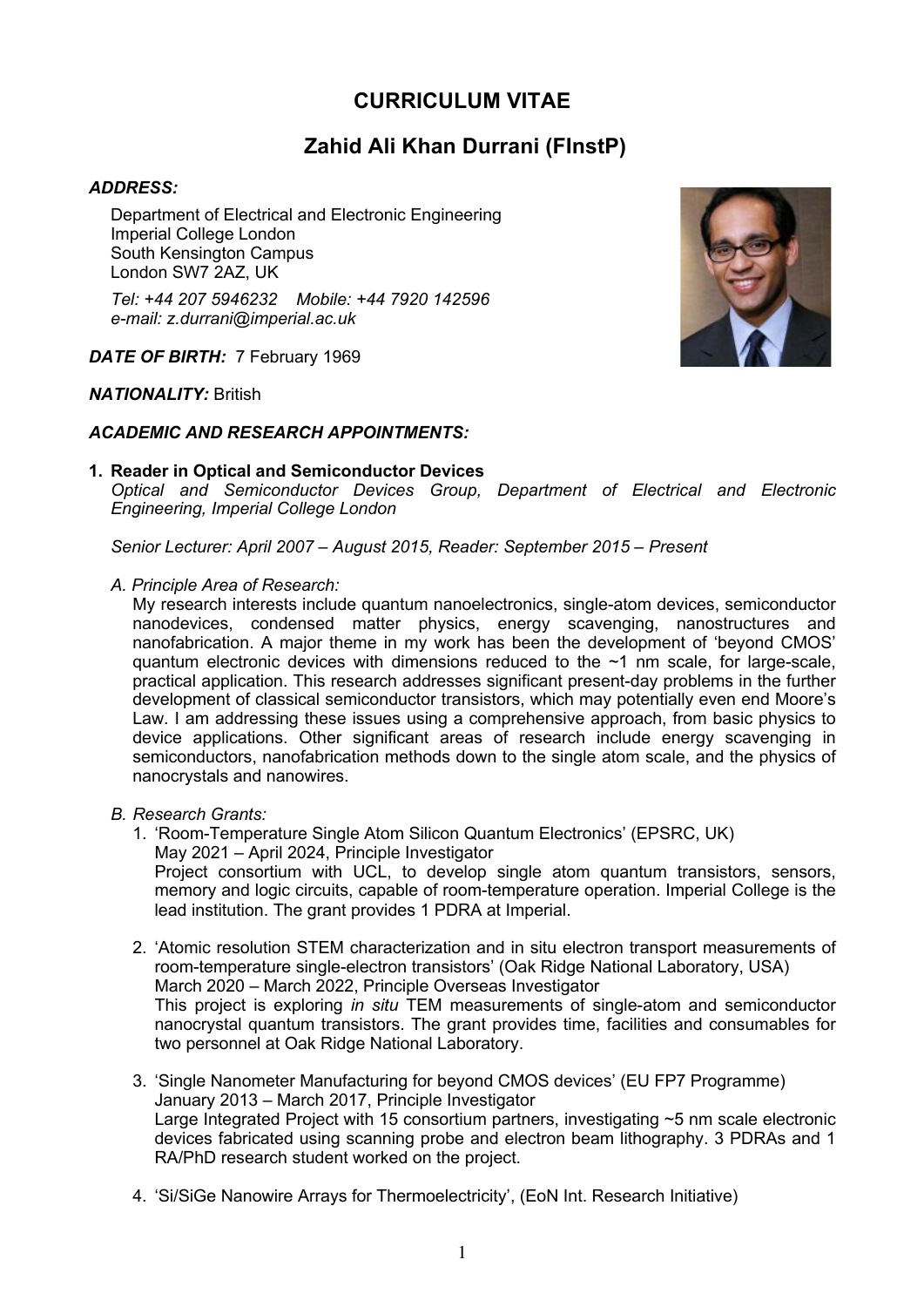### December 2008 – November 2011, Co-Investigator

Project investigated the thermoelectric performance of large arrays of Si nanowires. 1 PDRA and 1 PhD research student worked on the project.

5. 'Solution Oriented Research for Science and Technology' (Japan Science and Technology)

June 2007 – October 2009, Principle Investigator

The project investigated electronic transport in Si nanocrystals and nanowires. Prior to this, the project was at the Dept. of Engineering, University of Cambridge (Oct. 2004 – May 2007), where I was the co-investigator.

- *C. Research Collaborations:*
	- 1. EU: Universities: Ilmenau, Tübingen, Bayreuth, Delft, EPFL, CSIC Barcelona. Industrial: IBM Zurich, EVG group, IMEC, Swiss Litho, VSL Dutch Metrology.
	- 2. Japan: Tokyo Institute of Technology, Japan Advanced Institute of Science and Technology, Tokyo University of Agriculture and Technology, Nagoya University, Hitachi Central Research Laboratory.
	- 3. UK: University College London, University of Cambridge, University of Southampton, A-Modelling Solutions, Hitachi Cambridge Laboratory, Oxford Instruments.
	- 4. USA: Oak Ridge National Laboratory.
- *D. Undergraduate and Postgraduate Teaching:*
	- 1. EE1-02 Digital Electronics 1 (Oct. 2009 present).
	- Lectures and problem classes. 160 200 students per year.
	- 2. EE4-44/ EE9-AO11 MEMS and Nanotechnology (Jan. 2009 present). I lecture the nanotechnology part, 10 lectures. Approximately 20 students per year.
	- 3. EE1-03 Semiconductor Devices (2007 2008). Lectures and problem classes.
	- 4. Laboratory Staff Demonstrator,  $1^{st}$  and  $2^{nd}$  year laboratories. 1<sup>st</sup> year Laboratory: 2007 – 2009, and 2013 – present,  $2^{nd}$  year laboratory: 2010 – 2012.
	- 5. 1st Year and 3rd Year Undergraduate Tutor (2007 2010, and from Oct. 2014).
	- 6. MEng and BEng Final Year project supervisions.
	- 7. Industrial Placement project supervisor.
	- 8. Undergraduate 1st year Week 1 project coordinator (2007 2017).
- *E. Administration:*
	- 1. Department Post Graduate Scholarship Committee (Oct. 2020 present).
	- 2. Undergraduate Admissions Tutor (Oct 2013 Sept. 2020).
	- Responsible for UG admissions. This comprises interviews and their organisation, talks to candidates/parents, admission offers, open days, membership of University Admissions Committee.
	- 3. Deputy Admissions Tutor (Oct. 2012 September 2013).
	- 4. Deputy Director Undergraduate Studies (2010 2012). Supported Director of UG studies. This comprised attendance at Faculty Teaching Committee / Eng. Studies Committee if DUGS unavailable, support with UG prizes, timetables, graduate teaching assistants, contribution to quality assurance exercise.
	- 5. Chemical Safety Officer, Department of Electrical and Electronic Engineering.
- *F. PhD students*
	- 1. Imperial College (2008 present):
	- Supervised to completion four PhD students. 2 current PhD students
	- 2. University of Cambridge (1998 2006): Supervised to completion four PhD students (of whom one shared).
- *G. Other professional activities:*
	- 1. University of Edinburgh External Examiner (Oct. 2016 Sept. 2020).
		- I served as external examiner for the UG courses of the Dept. of Electronic and Electrical Engineering. This involved inspection of exam papers and scripts, projects, course organisation, attending examiner's meetings, and providing an annual examiner's report.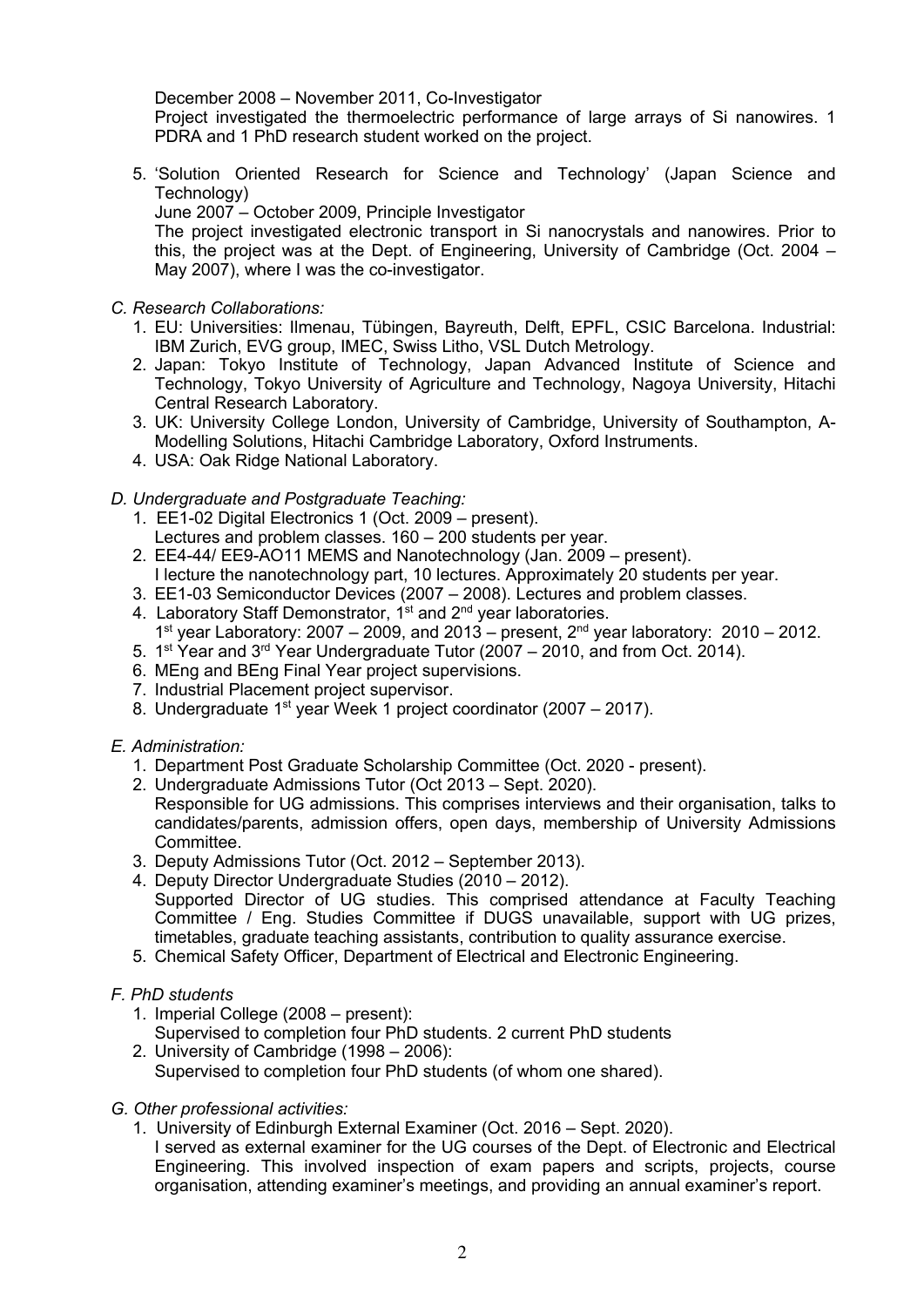2. Organised the Micro and Nano Engineering (MNE) 2013 conference (Programme Chair). 16 – 19<sup>th</sup> September 2013, Imperial College.

679 participants, 569 papers presented in four parallel sessions, supported by 7 sponsors and 33 exhibitors.

- 3. Editorial Boards:
	- (i) Editorial Board of Microelectronics Engineering (Elsevier) Journal (Nov. 2011 present).
	- (ii) Guest Editor, Microelectronics Engineering, Special Issue on Nanolithography. Issue completed Sept. 2014.
- 4. External Committees:

(i) International Steering Committee, Micro and Nanoengineering (MNE) Conference Series (Jan 2008 to – present). (ii) MNE2013 Organising Committee.

- 5. Fellow of the Institute of Physics (07/2021 present)
- 6. Member of the Institute of Physics  $(05/2007 06/2021)$  and the IET  $(05/2008 -$  present).
- 7. Project proposal reviews for EPSRC, EU Marie Curie programme, and Leverhulme Trust. I also act as reviewer for journals of the American Inst. of Physics, Institute of Physics, IEEE and Elsevier.

# **2. Research Associate (2004 – 2007)**

*Electronic Devices and Materials Group, Department of Engineering, University of Cambridge*  Co-investigator for the 'SORST' project (Japan Science and Technology). See Research Grants, Sec. 1-B, above).

# **3. Research Associate (1997 – 2004)**

*Microelectronics Research Centre, Department of Physics, University of Cambridge A. Research Grants*

'Coulomb Blockade Logic' (EPSRC)

March 2001 – February 2004.

I wrote, prepared and ran this grant. At that time, Univ. of Cambridge rules did not allow me to act as P.I., who was the Head of Group. The project demonstrated low-power logic switching elements based on charge packets only 1-2 electrons in size. Supervised 1 PDRA and 1 PhD student. Project reviewed as 'tending to outstanding'.

- *B. Other Research:*
- 1. CREST 'Neo-Silicon' project, Japan Science and Technology (2000 2004). Responsible for running this project. Work investigated single electron and quantum dot devices using Si nanocrystals. Supervised 1 PDRA and 2 PhD students.
- 2. 'Fabrication of Single Electron Memories' project, EU ESPRIT (1997 1999). I worked as a PDRA on this project. Developed CMOS compatible single-electron memory arrays.
- *C. Teaching:*
- 1. Lecturer, MPhil in Microelectronics Engineering and Semiconductor Physics (1999 2004) Course lecturer in Semiconductor Device Physics, and in CMOS Logic and Memories. Also supervised MPhil research projects.

## *OTHER ACADEMIC APPOINTMENTS:*

- 1. Fellow and College Lecturer, New Hall, Cambridge (1999 2007) UG Physics supervisor and UG Tutor (1999 – 2007), College Dean (2004 – 2006).
- 2. Deputy Director, MPhil in Microelectronics and Semiconductor Physics, University of Cambridge (1999 – 2004) Organised laboratory courses and research projects.

# *EDUCATION:*

- *A. Degrees*
- 1. PhD in Physics, Churchill College, University of Cambridge. Awarded 01/1998.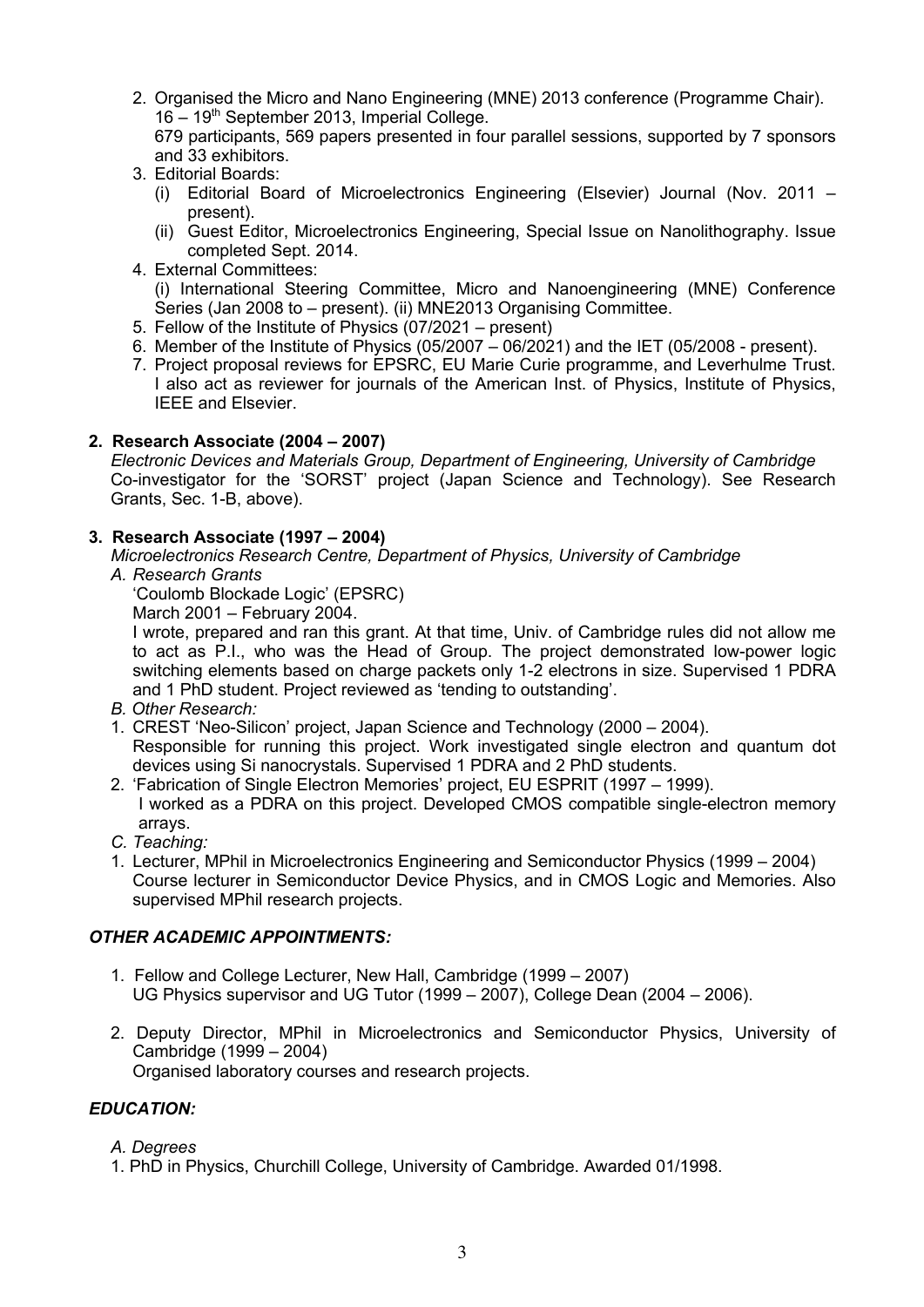- 2. MPhil in Microelectronics Engineering and Semiconductor Physics, Churchill College, 1<sup>st</sup> in class, University of Cambridge. Awarded 10/1993.
- 3. BSc in Electrical Engineering, NWFP University of Engineering and Technology, Pakistan, 1<sup>st</sup> Class Honours, Ranked 2nd overall on class list. Awarded 07/1991.
- *B. Scholarships*
- 1. University of Cambridge PhD: ORS Award (10/1994 to 10/1996), Government of Pakistan S&T Scholarship (10/1993 to 10/1996). MPhil: Cambridge Commonwealth Trust ODA Scholarship (10/1992 to 10/1993),
- 2. NWFP University of Engineering and Technology, Pakistan BSc (Eng): WAPDA gold medal for academic performance (1991), Merit Scholarships (1989,

## *PUBLICATIONS:*

1990).

#### *A. Publication statistics:*

*Total publications:* Journal: 59, Book: 1, Book Chapters: 3, Patent: 1, Conferences: 66, Other: 3 *Citations* (Google Scholar, July 2021): Citations: 1628, H-Index: 24, i10 index: 45 Most cited publications: Tan *et al*, J. Appl. Phys. **94**, 633 (2003). Cited 129 times.

Rafiq *et al*, Appl. Phys. Lett. **87**, 182101 (2005). Cited 83 times.

Durrani, 'Single-electron devices and circuits in silicon', Imperial College Press (2010). Cited 81 times. Most cited paper since 2007:

Durrani, 'Single-electron devices and circuits in silicon' (2010), Imperial College Press, Cited 81 times. Servati *et al*, Physica E Vol. 38 p 64 (2007). Cited 58 times.

Krali and Durrani, Appl. Phys. Lett. 102, 143102 (2013). Cited 43 times.

#### *B. Journal Papers*:

- 1. 'Room-temperature measurement of electrostatically-coupled, dopant-atom double quantum dots in point-contact transistors', F. Abualnaja, C. Wang, V-P Veigang-Radulescu, J. Griffiths, A. Andreev, M. Jones, Z. Durrani, Phys. Rev. Appl. **12**, 064050 (2019).
- 2. 'Room-temperature single dopant atom quantum dot transistors in silicon, formed by field-emission scanning probe lithography', Z. Durrani, M. Jones, F. Abualnaja, C. Wang, M. Kaestner, S. Lenk, C. Lenk, I. W. Rangelow and A. Andreev, J. Appl. Phys. **124**, 144502 (2018).
- 3. 'Fast turnaround fabrication of silicon point-contact quantum-dot transistors using combined thermal scanning probe lithography and laser writing', C. Rawlings, Y. K. Ryu, M. Rüegg, N. Lassaline, C. Schwemmer, U. Duerig, A. W Knoll, Z. Durrani, C. Wang, D. Liu, and M. E Jones, Nanotechnology **29**, 505302 (2018).
- 4. 'Nanofabrication by field-emission scanning probe lithography and cryogenic plasma etching', C. Lenk, M. Hofmann, S. Lenk, M. Kaestner, T. Ivanov, Y. Krivoshapkina, D. Nechepurenko, B. Volland, M. Holz, A. Ahmad, A. Reum, C. Wang, M. Jones, Z. Durrani, I. W. Rangelow, Micr. Eng. **192**, 77–82 (2018).
- 5. 'Electron transport and room temperature single-electron charging in 10nm scale PtC nanostructures formed by electron beam induced deposition' Z. A. K. Durrani, M. E. Jones, C. Wang, M. Scotuzzi, and C. W. Hagen, Nanotechnology **28**, 474002 (2017).
- 6. 'Excited states and quantum confinement in room temperature few nanometre scale silicon single electron transistors', Z. Durrani, M. Jones, C. Wang, D, Liu, J, Griffiths, Nanotechnology **28**, 125208 (2017)
- 7. 'Pattern-generation and pattern-transfer for single-digit nano devices' I. W. Rangelow, A. Ahmad, T. Ivanov, M. Kaestner, Y. Krivoshapkina, T. Angelov, S. Lenk, C. Lenk, V. Ishchuk, M. Hofmann, D. Nechepurenko, I. Atanasov, B. Volland, E. Guliyev, Z. Durrani, M. Jones, C. Wang, D. Liu, A. Reum, M. Holz, N. Nikolov, W. Majstrzyk, T. Gotszalk, D. Staaks, S. Dallorto, and D. L. Olynick, J. of Vac.Sci. & Technol. B **34**, 06K202 (2016).
- 8. 'Resonant tunnelling features in a suspended silicon nanowire single-hole transistor' J. Llobet, E. Krali, C. Wang, J. Arbiol, M. E. Jones, F. Pérez-Murano, Z. A. K. Durrani, Appl. Phys. Lett. **107**, 223501 (2015)
- 9. 'Single-electron and quantum confinement limits in length-scaled silicon nanowires', C. Wang, M. E. Jones, Z. A. K. Durrani, Nanotechnology **26**, 305203 (2015).
- 10. 'Charge injection and trapping in TiO2 nanoparticles decorated silicon nanowires arrays', K. Rasool, M. A. Rafiq, M. Ahmad, Z. Imran, S. S. Batool, A. Nazir, Z. A. K. Durrani, and M. M. Hasan, Appl. Phys. Lett. **106**, 073101 (2015).
- 11. 'Inelastic electron tunneling spectroscopy for molecular detection', Y. H. Zadeh and Z. A. K. Durrani, J. Vac. Sci. & Technol. B **32**, 06F601 (2014).
- 12. 'Seebeck coefficient of one electron', Z. A. K. Durrani J. Appl. Phys. **115**, 094508 (2014).
- 13. 'Seebeck coefficient in silicon nanowire arrays', E. Krali and Z. A. K. Durrani, Appl. Phys. Lett. **102**, 143102 (2013).
- 14. 'Effect of incorporation of zinc sulfide nanoparticles on carrier transport in silicon nanowires', M. Ahmad, K. Rasool, M.A. Rafiq, M.M. Hasan, C.B. Li, and Z.A.K. Durrani, Physica E **45**, 201 (2012).
- 15. 'Enhanced electrical and dielectric properties of polymer covered silicon nanowire arrays', K. Rasool, M. A. Rafiq, C. B. Li, E. Krali, Z. A. K. Durrani, M. M. Hasan, Appl. Phys. Lett. **101**, 023114 (2012).
- 16. 'High ON/OFF ratio and multimode transport in silicon nanochains field effect transistors', M. A. Rafiq, K. Masubuchi, Z. A. K. Durrani, A. Colli, H. Mizuta, W. I. Milne, S. Oda, Appl. Phys. Lett. **100**, 113108 (2012).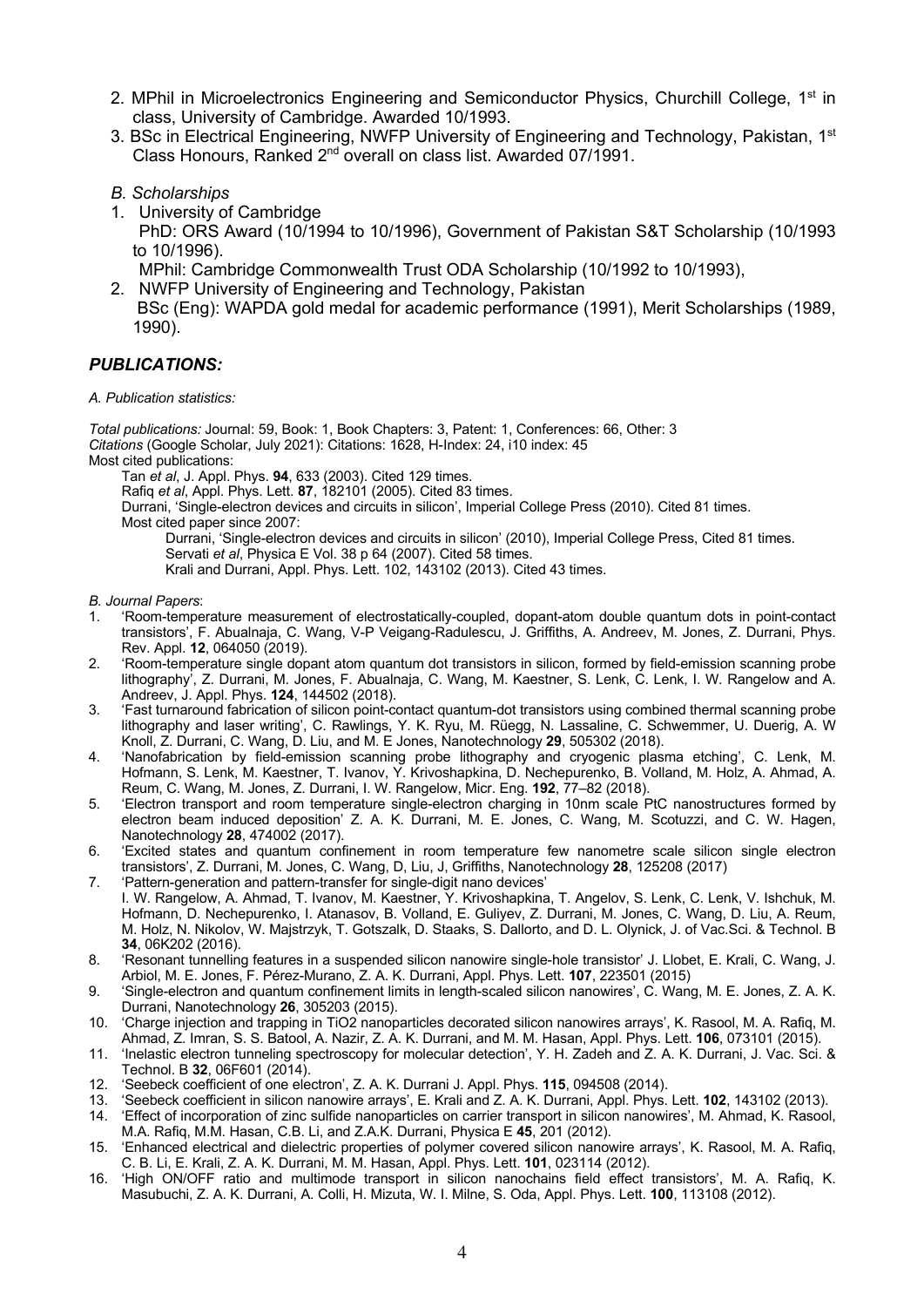- 17. 'Conduction bottleneck in silicon nanochain single electron transistors operating at room temperature', M. A. Rafiq, K. Masubuchi, Z. A. K. Durrani, A. Colli, H. Mizuta, W. I. Milne, and S. Oda, J. J. Appl. Phys. **51**, 025202 (2012).
- 18. 'Schottky-barrier lowering in silicon nanowire field-effect transistors prepared by metal-assisted chemical etching', M. Zaremba-Tymieniecki and Z.A.K. Durrani, Appl. Phys. Lett. **98**, 102113 (2011).
- 19. 'Field-effect transistors using silicon nanowires prepared by electroless chemical etching', M. Zaremba-Tymieniecki, Chaunbo Li, K. Fobelets, and Z.A.K. Durrani, IEEE Electron Dev. Lett. **31**, 860 (2010).
- 20. 'Electrical transport in polymer covered silicon nanowires'. K. Fobelets, P. W. Ding, N. Mohseni Kiasari, and Z. A. K. Durrani, IEEE Trans. Nanotech. **99**, 1 (2010).
- 21. 'Electron transport in silicon nanocrystals and nanochains', Z. A. K. Durrani, and M. A. Rafiq, Micr. Eng. **86**, 456 (2009).
- 22. 'Field dependant hopping conduction across silicon nanocrystal films', M. A. Rafiq, Z. A. K. Durrani, H. Mizuta, M. M. Hassan and S. Oda, J. Appl. Phys. **104**, 123710 (2008).
- 23. 'Control of Electrostatic Coupling Observed for Silicon Double Quantum Dot Structures' G. Yamahata, Y. Tsuchiya, S. Oda, Z. A. K. Durrani, and H. Mizuta, J. J. Appl. Phys. **47**, 4820 (2008).
- 24. 'Room temperature single electron charging in single silicon nanochains', M. A. Rafiq, Z. A. K. Durrani, H. Mizuta, A. Colli, P. Servati, A. C. Ferrari, W. I. Milne, and S. Oda, J. Appl. Phys. **103**, 53705 (2008).
- 25. 'Fabrication of vertical nanopillar devices', M.A. Rafiq, H. Mizuta, Shigeyasu Uno, Z.A.K. Durrani, Micr. Eng. **84**, 1515 (2007).
- 26. 'Scalable silicon nanowire photodetectors', P. Servati, A. Colli, S. Hofmann, Y.Q. Fu, P. Beecher, Z.A.K. Durrani, A.C. Ferrari, A.J. Flewitt, J. Robertson, W.I. Milne, Physica E **38**, 64 (2007).
- 27. 'Hopping transport in size-controlled Si nanocrystals', M. A. Rafiq, Y. Tsuchiya, H. Mizuta, S. Oda, Shigeyasu Uno, Z. A. K. Durrani, W. I. Milne, J. Appl. Phys. **100**, 14303 (2006).
- 28. 'Identifying single-electron charging islands in a two-dimensional network of nanocrystalline silicon grains using Coulomb oscillation fingerprints', M. A. H. Khalafalla, H. Mizuta, Z. A. K. Durrani, Phys. Rev. B, **74**, 35316 (2006).
- 29. 'Observation of interdot coupling phenomena in nanocrystalline silicon point-contact structures', M.A.H. Khalafalla, H. Mizuta, S. Oda, Z.A.K. Durrani, Current Appl. Phys. **6**, 536 (2006).
- 30. 'Charge injection and trapping in silicon nanocrystals', M. A. Rafiq*,* Y. Tsuchiya, H. Mizuta, S. Oda, S. Uno, Z. A. K. Durrani, W. I. Milne, Appl. Phys. Lett. **87**, 182101 (2005).
- 31. 'Inter-grain coupling effects on Coulomb oscillations in dual-gated nanocrystalline silicon point-contact transistors', M. A. H. Khalafalla, Z. A. K. Durrani, H. Mizuta, H. Ahmed, S. Oda., Thin Solid Films **487**, 255 (2005).
- 32. 'Nanosilicon for single-electron devices', H. Mizuta, Y. Furuta, T. Kamiya, Y.T. Tan, Z.A.K. Durrani, S. Amakawa, K. Nakazato, H. Ahmed, Current Appl. Phys. **4**, 98 (2004).
- 33. 'Coherent states in a coupled quantum dot nanocrystalline silicon transistor', M. A. H. Khalafalla, Z. A. K. Durrani, H. Mizuta, Appl. Phys. Lett. **85**, 2262 (2004).
- 34. 'Universal three-way few-electron switch using single-electron transistors', J. He, Z. A. K. Durrani, H. Ahmed, Appl. Phys. Lett. **85**, 308 (2004).
- 35. 'Two-way switch for binary decision diagram logic using silicon single-electron transistors', J. He, Z. A. K. Durrani, H. Ahmed, Micr. Eng.**73-74**, 712 (2004).
- 36. 'Switching of single-electron oscillations in dual-gated nanocrystalline silicon point-contact transistors', M. A. H. Khalafalla, H. Mizuta, Z. A. K. Durrani, IEEE Trans. Nanoelectronics **2**, 271 (2003).
- 37. 'Room temperature nanocrystalline silicon single-electron transistors', Y. T. Tan, T. Kamiya, Z. A. K. Durrani, H. Ahmed, J. Appl. Phys. **94**, 633 (2003).
- 38. 'Single-electron charging phenomena in nano-polycrystalline silicon point contact transistors', H. Mizuta, Y. Furuta, T. Kamiya, Y. T. Tan, Z. A. K. Durrani, K. Nakazato, H. Ahmed, Solid State Phenomena, **93**, 419 (2003).
- 39. 'Silicon single-electron parametron cell for solid-state quantum information processing', E. G. Emiroglu, Z. A. K. Durrani, D. G. Hasko, D. A. Williams, Micr. Eng. **67-68**, 755 (2003).
- 40. 'Coulomb blockade, single electron transistors and circuits in silicon', Z. A. K. Durrani, Physica E **17**, 572-578 (2003).
- 41. 'Reduction of grain-boundary potential barrier height in polycrystalline silicon with hot H2O-vapor annealing probed using point-contact devices', T. Kamiya, Z. A. K. Durrani, H. Ahmed, T. Sameshima, Y. Furuta, H. Mizuta, N. Lloyd, J. Vac. Sci. & Technol B, **21**, 1000 (2003).
- 42. 'Control of grain-boundary tunneling barriers in polycrystalline silicon', T. Kamiya, Z. A. K. Durrani, H. Ahmed, Appl. Phys. Lett. **81**, 2388 (2002).
- 43. 'Single-electron charging in nanocrystalline silicon point-contacts', Z. A. K. Durrani, T. Kamiya, Y. T. Tan, H. Ahmed, Micr. Eng. **63**, 267 (2002).
- 44. 'Modification of the tunneling barrier in a nanocrystalline silicon single-electron transistor', T. Kamiya, Y. T. Tan, Z. A. K. Durrani, H. Ahmed, J. Non-Cryst. Solids, **299-302**, 405 (2002).
- 45. 'Characterisation of tunnel-barriers in polycrystalline silicon point-contact single-electron transistors', Y. Furuta, H. Mizuta, K. Nakazato, T. Kamiya, Y. T. Tan, Z. A. K. Durrani, K. Taniguchi, J. J Appl Phys. **41**, 2675 (2002).
- 46. 'Single-electron parametron memory cell', E. G. Emiroglu, Z. A. K. Durrani, D. G. Hasko, D. A. Williams, J. Vac. Sci. &Technol. B, **20**, 2806 (2002).
- 47. 'Growth, structure, and transport properties of thin (>10 nm) *n-*type microcrystalline silicon prepared on silicon oxide and its application to single-electron transistor', T. Kamiya, K. Nakahata, Y. T. Tan, Z. A. K. Durrani, I. Shimuzu, J. Appl. Phys. **89**, 6265 (2001).
- 48. 'Nanoscale Coulomb blockade memory and logic devices', H. Mizuta, H-O Muller, K. Tsukagoshi, D. Williams, Z. Durrani, A. Irvice, G. Evans, S. Amakawa, K. Nakazato, H. Ahmed, Nanotechnology **12**, 155 (2001).
- 49. 'Carrier transport across a few grain boundaries in highly doped polycrystalline silicon', Y. Furuta, H. Mizuta, K. Nakazato, Y. T. Tan, T. Kamiya, Z. A. K. Durrani, H. Ahmed, K. Taniguchi, J. J. Appl. Phys. **40**, L615-L617 (2001).
- 50. 'Single-electron effects in side-gated point contacts fabricated in low-temperature deposited nanocrystalline silicon films', Y. T. Tan, T. Kamiya, Z. A. K. Durrani, H. Ahmed, Appl. Phys. Lett. **78**, 1083 (2001).